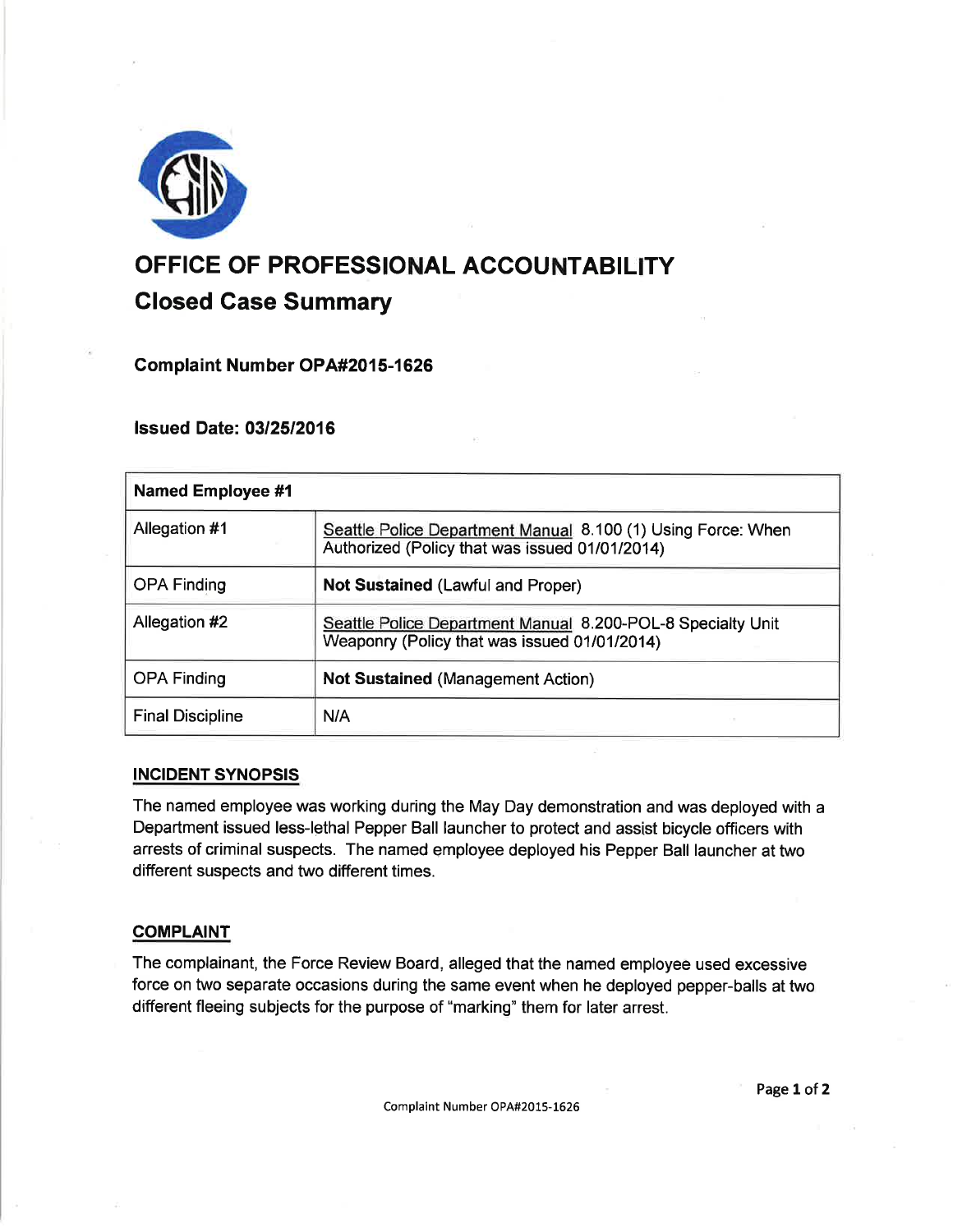### **INVESTIGATION**

The OPA investigation included the following actions:

- 1. Review of the complaint memo
- 2. Search for and review of all relevant records and other evidence
- 3. lnterview of SPD employees

#### ANALYSIS AND CONCLUSION

The OPA investigation reviewed the referred incident investigation and materials related to the event. The preponderance of evidence supports the conclusion that the named employee's use of the Pepper Ball launcher was not inconsistent with the scope and intent of the policy in place at the time. SPD policy does not directly address or provide specific guidance regarding the use of Pepper Ball launchers or other less-lethal projectiles.

#### **FINDINGS**

#### Named Employee #l

Allegation #1

The evidence supports that the named employee used force that was consistent with the policy in place at the time. Therefore a finding of Not Sustained (Lawful and Proper) was issued for Using Force: When Authorized,

#### Allegation #2

The evidence showed that the named employee followed the scope and intent of the policy in place at the time. Therefore a finding of Not Sustained (Management Action) was issued for Specialty Unit Weaponry.

The OPA Director's letter of Management Action recommendation to the Chief of Police is attached to this report.

NOTE: The Seattle Police Department Manual policies cited forthe allegation(s) made for this OPA lnvestigation are policies that were in effect during the time of the incident. The issued date of the policy is listed.

Complaint Number OPA#2015-1626

Page 2 of 2